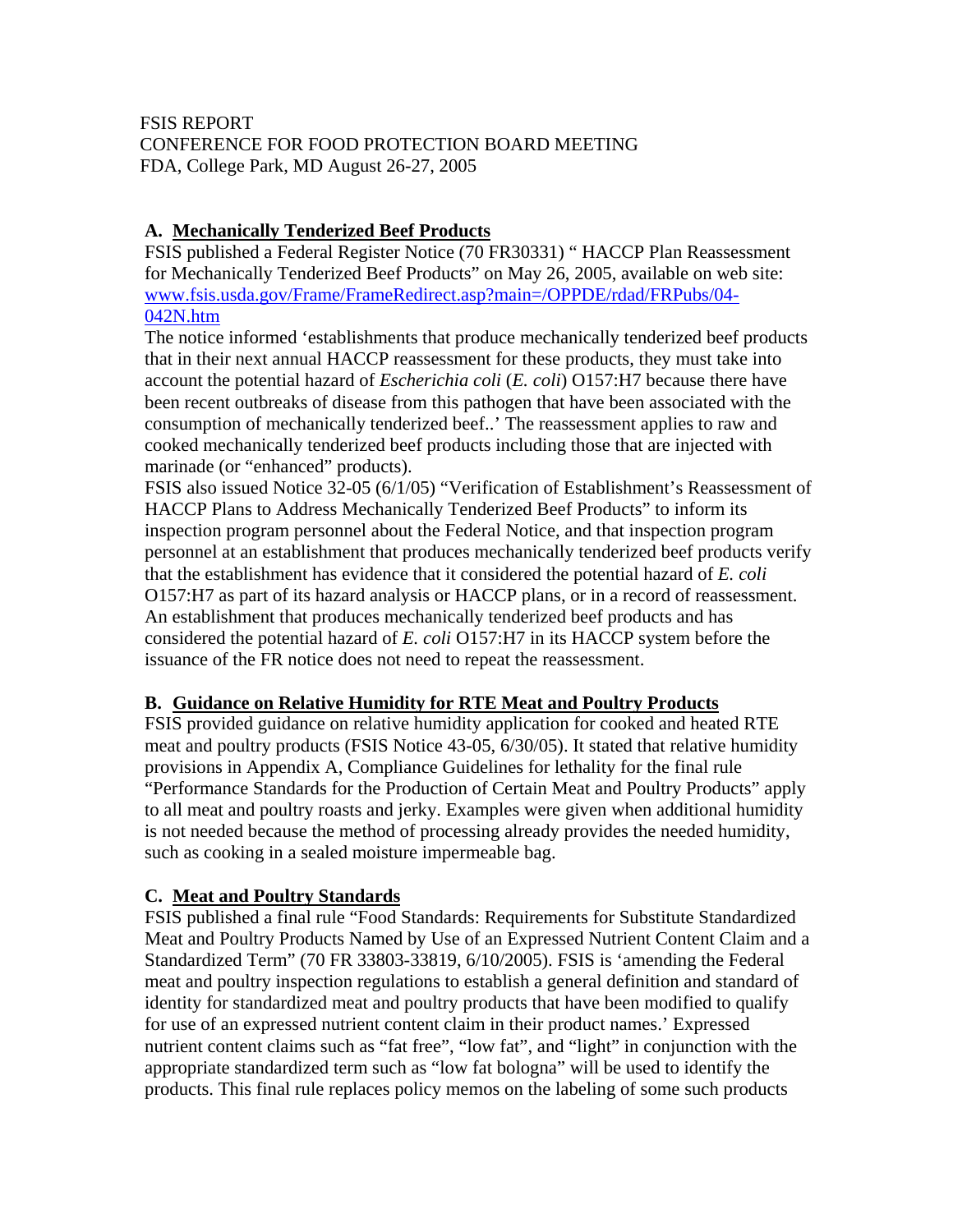that the Agency issued in the past as interim measures until such times that a final rule could be completed.

With this rule, FSIS aims to: 1) provide for modified versions of standardized meat and poultry products with reductions of certain constituents that are of health concerns to consumers, such as fat, cholesterol and sodium, thereby assisting consumers in maintaining healthy dietary practices; 2) increase regulatory flexibility and support product innovation; and 3) provide consumers with an informative nutrition labeling system [for meat and poultry products].

## **D. Water Reuse Questions and Answers**

FSIS clarifies its policies pertaining to water and water reuse as set out in 9 CFR 416  $(g)(1),(2),(3),(4),(5)$ , and  $(6)$  in FSIS Notice 38-05  $(6/20/05)$  Questions and Answers (Q & A) guidance document. This Q&A addresses the reuse of water, ice, and solutions that come into contact with product, equipment, or other surfaces and that are used again for the same or other purpose within limits of  $9CFR$  416.2(g). It is intended to supplement the Sanitation Performance Standards Compliance Guide as additional guidance on water reuse. The questions and answers are available on the FSIS website at: http://www.fsis.usda.gov/OPPDE/fdad/FSISNotices/WaterReuseQA.pdf

#### **E. Guidance for Determining Whether a Poultry Slaughter or Processing Operation is Exempt from Inspection Requirements of the Poultry Products Inspection Act**

FSIS Notice 41-05 6/29/05 announces the availability of Guidance for Determining Whether a Poultry Slaughter or Processing Operation is Exempt from Inspection Requirements of the Poultry Products Inspection Act to help small businesses and poultry producers who slaughter or process poultry for human food determine whether the slaughter or processing operations at their businesses are eligible for exemption from Federal or State inspection. Provisions regarding exemption from Federal or State inspection of poultry slaughter and processing operations in the Poultry Products Inspection Act 21 USC 454 & 464 and FSIS's poultry regulations are difficult to understand and interpret.

The guidance presents the seven types of slaughter and processing operations that the Act exempts from Federal or State inspection in an easy-to-understand text and straightforward format. The discussion on each exemption includes a list of criteria that the business must meet to be eligible to slaughter and process poultry products without continuous FSIS or State inspection.

The compliance guidance is currently available on the web: http://www.fsis.usda.gov/regulations & policies/Compliance Guides Index/index.asp

http://www.fsis.usda.gov/regulations\_&\_policies/compliance\_assistance/index.asp

## **F. FSIS Directive 5730.1 Dual Jurisdiction Establishments**

FSIS issued Directive 5730.1 (June 28, 2005) to provide instructions to FSIS inspection program personnel about their roles and responsibilities with regard to